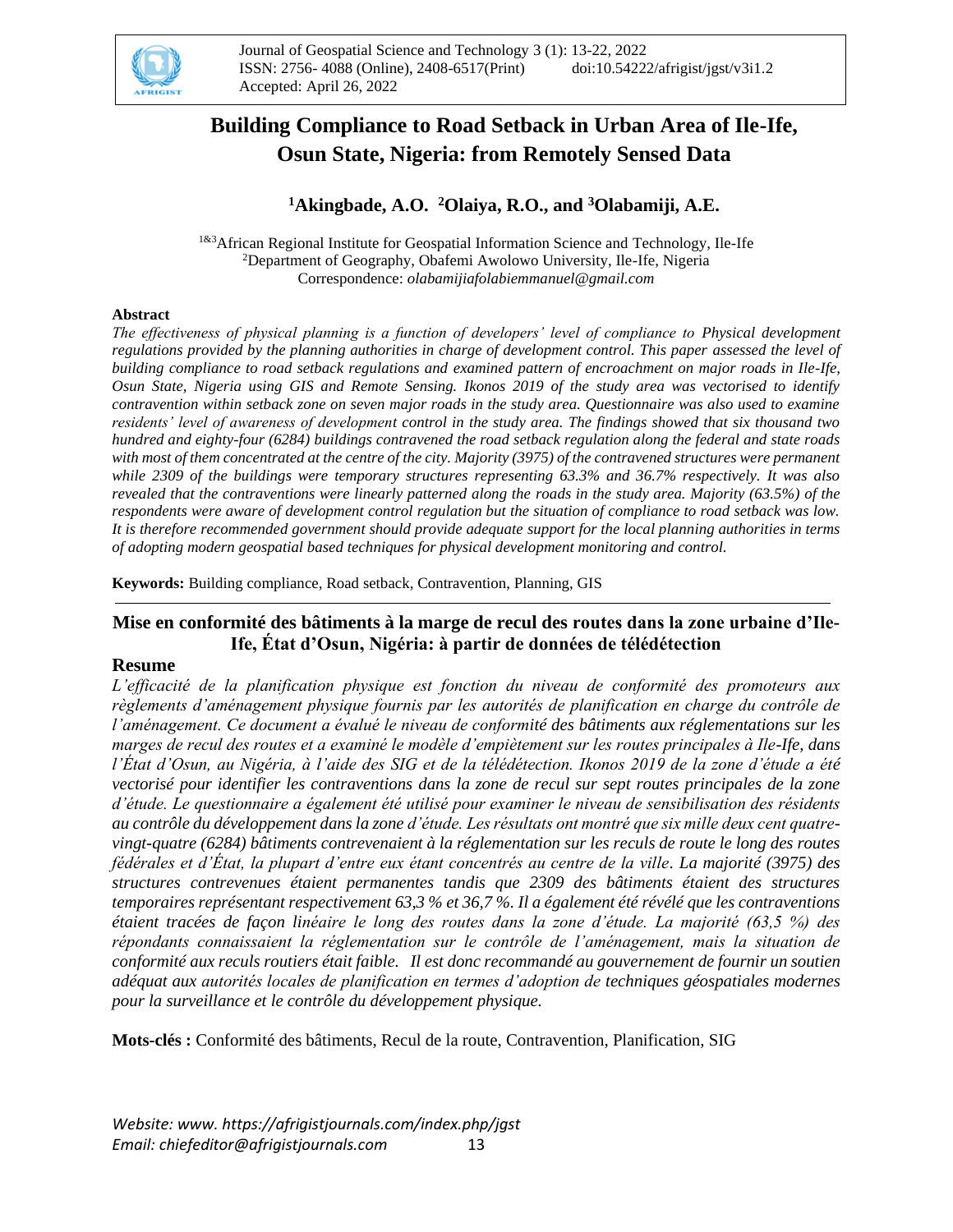## **INTRODUCTION**

Physical planning standard and compliance is essential in any development control of urban area (Onaiwu, 2020). Planning standards builds a momentum to control spatial development (Omollo, 2020). Physical planning standard entails road reservation with their respective setback from property line. The width of the road varies from one urban centre to another, any encroachments by the public constitute a violation for which a restoration is necessary (Jibrin, 2013). The reservation is made with a view to providing for future expansion, and allowing a right of way to effectively give room for carriage way, side drains, street furniture and road side parking without distracting the traffic (Ojo-Fajuru and Adebayo, 2014). Various contraventions in Nigeria cities have taken different forms such as construction of permanent structures in open space or setbacks, front shops and much unsightly development on road and utility setbacks. Most of residential buildings and commercial activities in Nigeria cities are located within the right of way of the highway, through the use of temporary structures such as kiosks and other structures fronting the road (Aluko, 2011; Jonah, 2014). This reduces road spaces and thus increases traffic delay during peak hours and frequency of vehicle accident in such area where there is encroachment. For city to make a healthy and safe growth, there should be guidelines and regulations on the development especially as pertaining to urban planning laws which is mainly to regulate zoning practices, building height, and building setback to roads. Noncompliance to this regulation might result poor ventilation, inadequate access to road,

lack of outdoor spaces for vehicles to park, and unhealthy environment (Raji and Attah, 2017). For instance, Oyinloye, Oladosu and Olamiju (2017) observed that an encroachment to setback especially right of way might create problem on economy of region especially when communities encroach on pipeline right of way.

The development control is one of the major factors that determines the spatial structure of modern settlements. Lack of compliance to this development control may affect the structure of urban areas in term of physical, aesthetic, and economic developments. At time, misinterpretation of planning regulations among land surveyor and planners may also challenging (Onaiwu, 2020; Emamgholian, Pouliot and Shoejaei, 2021).

Tremendous efforts have been made in the pursuance of a more organized and orderly arrangement of land uses in many developing countries, and within Nigerian cities from the colonial era to date. In spite of such efforts, Nigerian cities still portray environmental problems arising from a gross disregard for development control which are evident in non-compliance to the extant laws as regarding setback to roads. Corruptions among the planning authorities and law enforcement agents contribute to noncompliance of urban residents to setback, thereby affect the structural development of urban areas (Okafor, 2020). World Bank (2015) reported that essential elements of regulating building in term of compliance are frameworks that entails are legal and administrative inclined with implementation mechanism.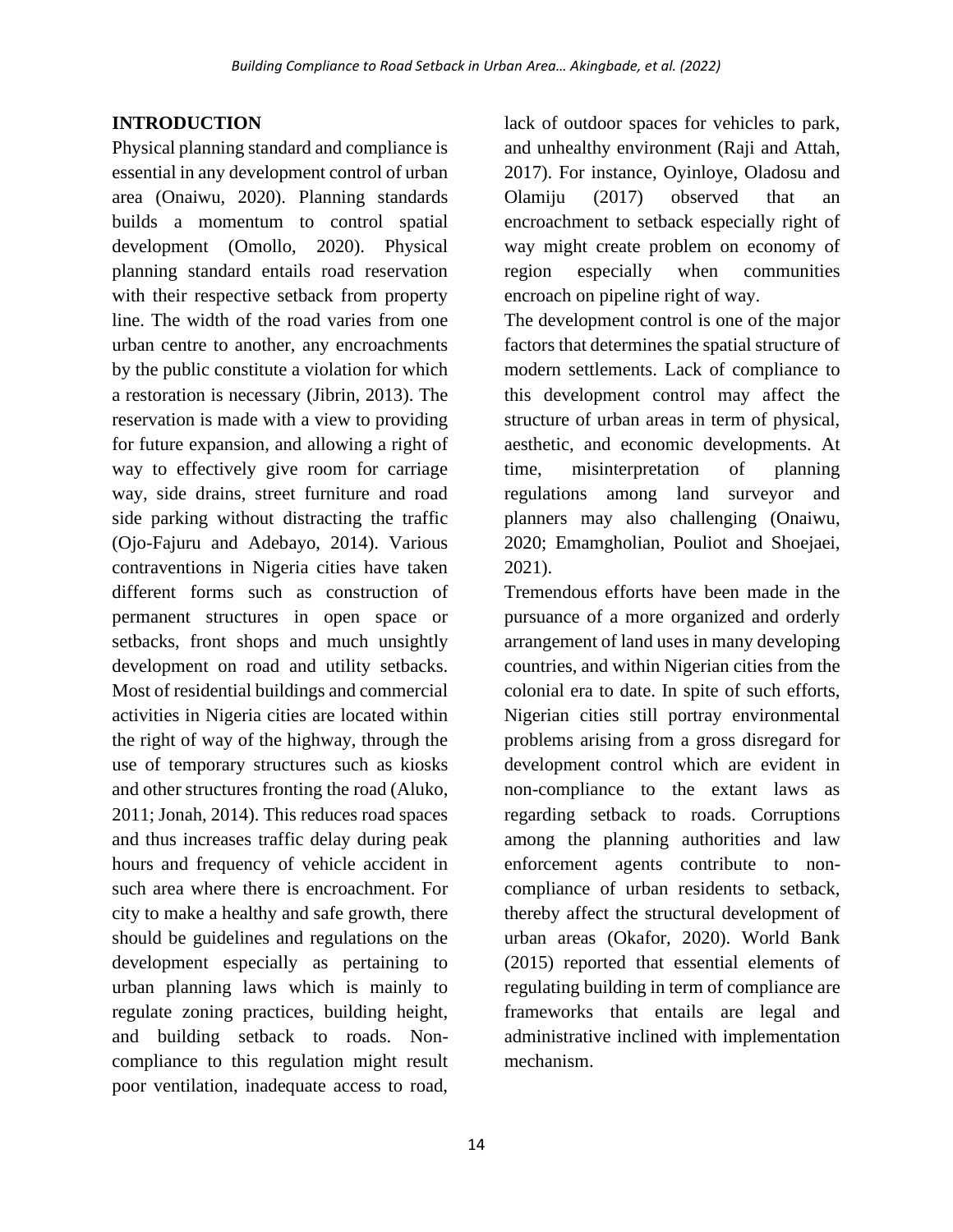With the advent of Geographic Information System (GIS) and remote sensing technologies, the process of urban planning in Nigeria received a new impetus. Capturing the spatial details by remote sensing either by satellite imageries or aerial photographs and organizing the data under GIS offered tremendous ease in undertaking urban planning activities. The integration of Geographical Information System (GIS) has provided a tool which can contribute to much clearer understanding of real planning problems as well as prescriptive planning scenarios to enhance the quality of urban planning and management. GIS and Remote Sensing becomes imperative for better and improved decision-making in urban planning and management (Mwanzia, 2014; Idhoko, Aguba, Emefeke, and Nwanguma, 2015).

There has been a growing literature both empirical as well as theoretical to analyze the use of GIS for spatial decision support system for physical development management in many countries of the world. For instance, Mwanzia (2014) adopted the application of GIS in physical planning of Mwingi Town, Kenya. It was revealed that Mwingi Town has grown in uncontrolled manner with all sorts of planning problems such as poor roads, drainage, housing, and garbage disposal among others. These problems result to a dysfunctional urban setup. The author used GIS to ameliorate the problems discovered and then produce a functional and versatile urban physical plan for use by public and private entities and also the Government of Kenya. Idhoko, Aguba, Emefeke, and Nwanguma (2015) used GIS to examine the use of digital road network for management of emergency services in Oyo

Town. Adeyemi et al. (2021) in studying of geographic information system application in flood risks observed that have observed that bad land use planning and non-compliance to setback has ignited the effects of flooding on built-up area around the watering area.

Ile-Ife like many other cities in Nigeria is faced with problem where developers have no regards for development regulations in which road setbacks have been taken over by temporary and permanent structures. In order to make proper evaluation of development control and to assess the compliance level of buildings to road setback regulations, effective technique is required. This study thus adopted remotely sensed data to assess compliance level of buildings to setbacks in Ile- Ife, Osun State.

## **Study Area**

Ile –Ife is one of the prominent towns of Osun State covers both Ife Central and Ife East Local Government areas with a population of 501,952. The study area is located within Latitudes  $7^{\circ}28'$  N and  $7^{\circ}46'$  N of Equator, and Longitudes 4°36' E and 4°56' E of Greenwich Meridian (Figure 1). Ile-Ife is an ancient Yoruba town in south western Nigeria. Ile-Ife is about 200km to Lagos, which was Nigeria's coastal capital city for over a century (Olupona, 2011). Evidence of the urbanization of Ile-Ife has been dated as far back as 500 AD (Mabogunje, 1968). Ile-Ife is an agricultural trade centre with the presence of various products such as yam, cassava, maize, orange, kola, cocoa and vegetables etc. Ile-Ife, centre for learning and culture, is the home to one of the largest universities in Nigeria, Obafemi Awolowo University (OAU), and it is about 40km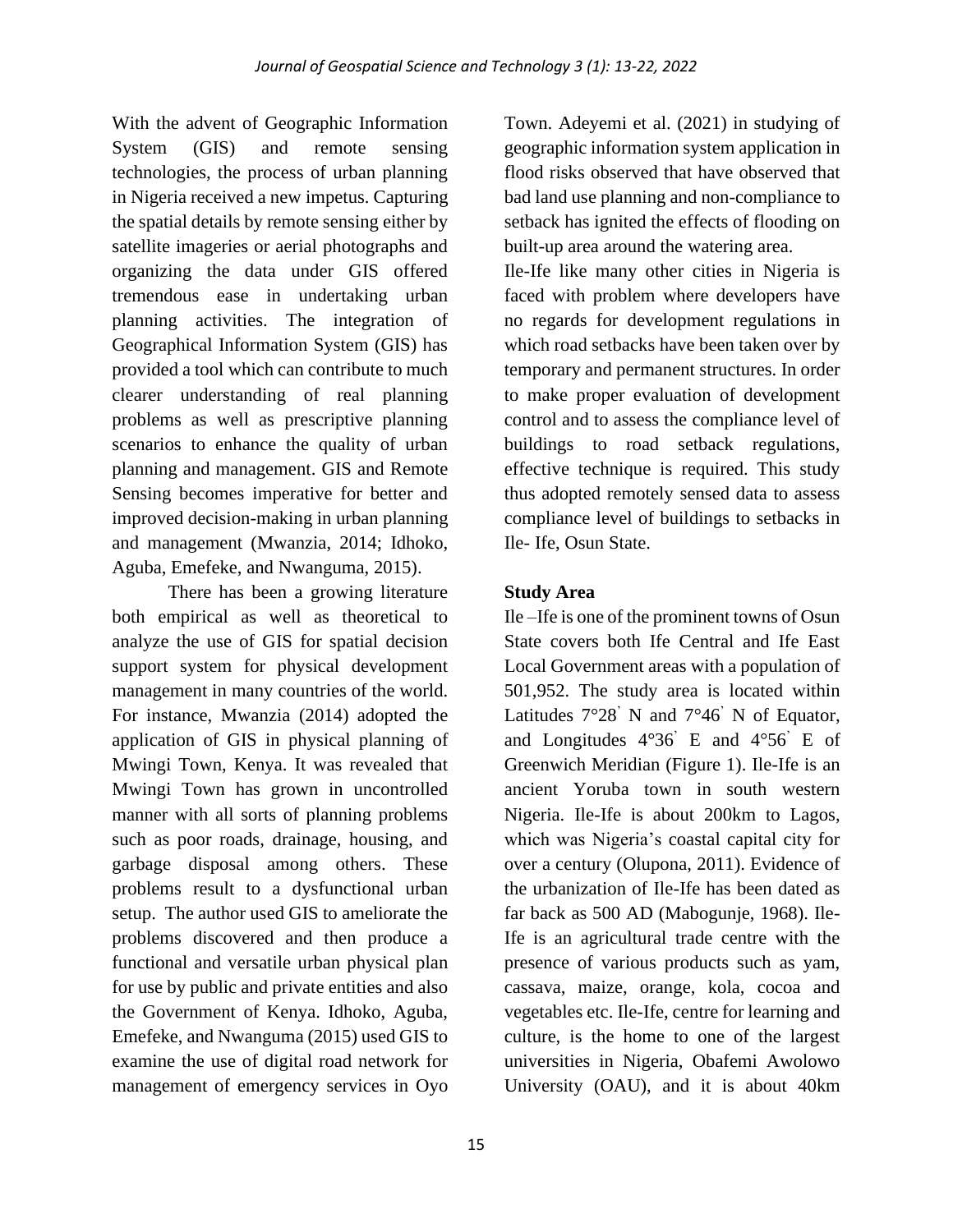(25 miles) to Osogbo, the Osun State capital. Ile-Ife also has road networks to other cities such as Ede, Ondo and Ilesha. The main road in the city is the one leading from Ibadan to Ilesha and Ondo which cuts through Ile-Ife.



Figure: (A) Nigeria, (B) Osun State and (C) Ile-Ife Showing Roads

### **MATERIALS AND METHODS**

Both primary and secondary data which contain both spatial and non-spatial attributes were used for this study. Responses from the owners of the randomly selected buildings within the setback along the selected major roads, and ground truthing of the contravened buildings constituted the primary sources of data. Secondary data were sourced from the Ikonos of 2019 of Ile-Ife. Buildings and roads were then vectorized from the imagery. Both descriptive and geospatial analytical techniques were performed using Statistical Package for Social Scientists (SPSS) and ArcGIS respectively. First, buffering analysis in ArcGIS 10.7 using 45 metres and 30 metres were performed on the selected roads (federal and state roads respectively) to identify contravention within the buffer. Base on this, 6284 building were found within the

buffer of 45 metres and 30 metres on both the federal and state road respectively. Second, 376 contravened buildings were sampled out of 6,284 contravened buildings using Slovin's formula at 95% confidence level. The questionnaires were administered to the owners or users of the buildings using systematic sampling techniques at a 10 building interval after the first building had been randomly selected. The data from questionnaire administration were analysed using SPSS.

## **RESULTS AND DISCUSSION**

## **Level of Building Compliance to Road Setback Regulation in Ile-Ife**

Considering the level of building compliance to road set regulation in Ile-Ife, Table1 reveals seven segments of Federal and State Roads in the study area. According to the Federal and State Ministry of Works, Fajuyi Road to Ilesa Garage Junction was considered to be a state road while other roads selected for this study were Federal roads. The result from ArcGIS as presented in Table 1 shows that six thousand two hundred and eighty-four (6284) buildings were found within the buffer zone of 45 and 30-metres on both the Federal and State roads respectively, in which most of them concentrated at the city centre. In consideration along each of the selected roads: 934 encroached buildings were identified from Ede Road to Lagere Junction; 576 buildings from Oduduwa University Interchange to Mayfair Roundabout; 842 buildings from Mayfair Roundabout to Texaco Junction, Ondo Road; 1569 buildings from Obalufon-Fajuyi to Ilesha Road; 1150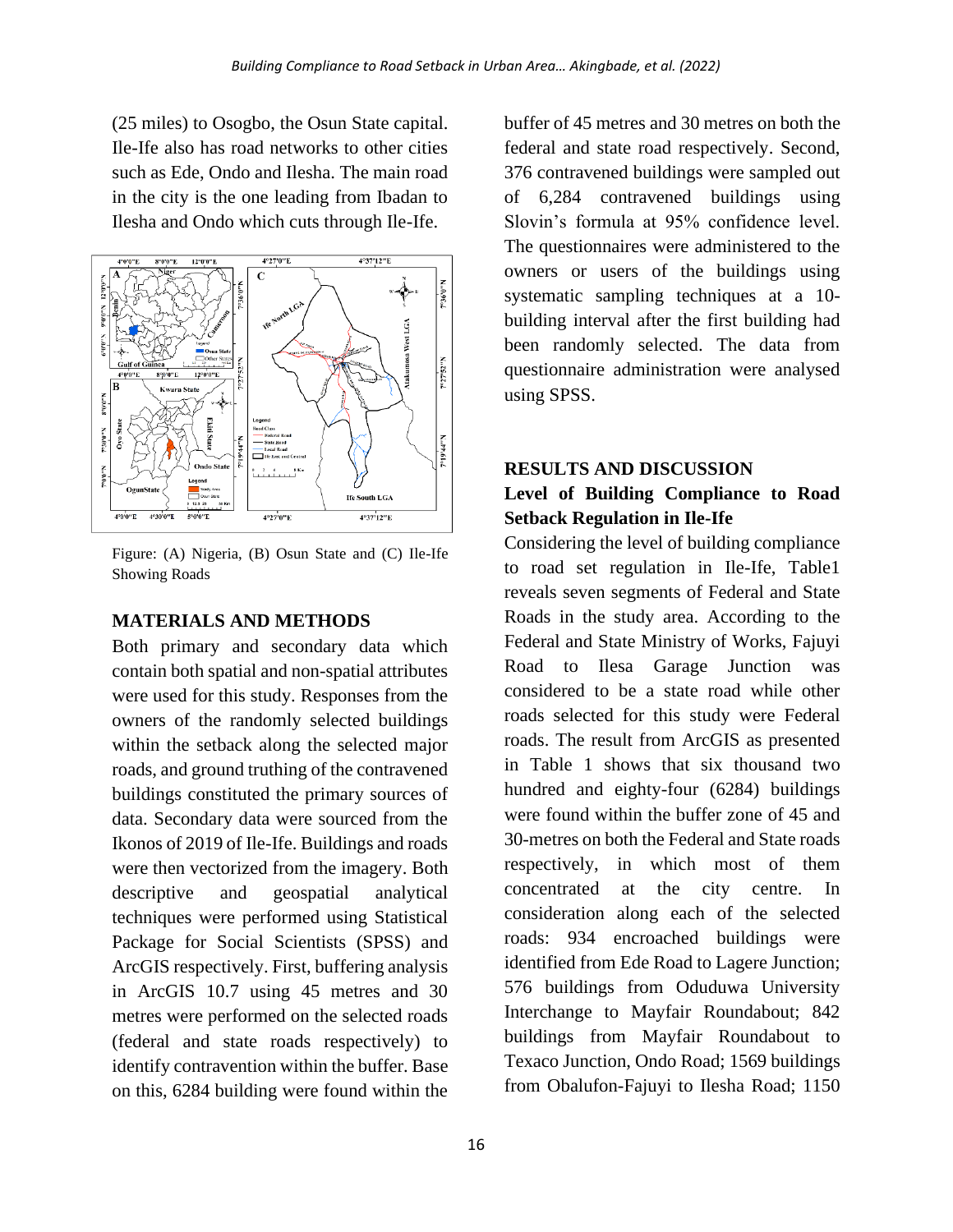buildings from Iremo Road to Moore Junction; 646 buildings from Aderemi Road to Omi- Okun; and 567 encroached buildings were identified from Texaco junction, Ondo Road to Ita- Osa. These are equivalent to 14.9%, 9.2%, 13.4%, 24.97%, 10.23%, 9%, 18.3%, respectively that were found to be in violation of road setback regulation along the selected roads in study area (Table 1). It was revealed that most of these buildings were partially within the buffer zone of 45-meters and 30-metres while some are wholly within the buffer zone (Figure 2). Thus, contraventions were more concentrated along Obalufon-Fajuyi to Ilesha Road (24.97%), followed by Iremo Road to Moore Junction (18.3%) then Ede Road to Lagere Junction (14.9%) respectively (Table 1). This was attributed to being the economic nerve centre of Ile Ife.

Table 1: Number of Encroached Buildings on the Road Setback

|              | <b>Routes</b> | Number of     | $%$ of     |
|--------------|---------------|---------------|------------|
| S/N          |               | ied<br>encroa | encroached |
|              |               | buildings     | buildings  |
|              |               |               |            |
| $\mathbf{1}$ | Ede Road to   | 934           | 14.9       |
|              | Lagere        |               |            |
|              | Junction      |               |            |
| 2            | Oduduwa       | 576           | 9.2        |
|              | University    |               |            |
|              | Interchange   |               |            |
|              | to Mayfair    |               |            |
|              | Roundabout    |               |            |
| 3            | Mayfair       | 842           | 13.4       |
|              | roundabout to |               |            |
|              | Texaco        |               |            |
|              | Junction,     |               |            |
|              | Ondo Road     |               |            |
| 4            | Obalufon-     | 1569          | 24.97      |
|              | Fajuyi Road   |               |            |
|              | to Ilesha     |               |            |
|              | Road          |               |            |
|              |               |               |            |

| 5 | Iremo Road to<br>Moore<br>junction             | 1150        | 18.3     |
|---|------------------------------------------------|-------------|----------|
| 6 | Aderemi<br>Road to Omi-<br>Okun                | 646         | 10.23    |
| 7 | Texaco<br>Junction,<br>Ondo Road to<br>Ita-Osa | 567<br>6284 | 9<br>100 |
|   | Total                                          |             |          |

**Source:** Fieldwork, 2019

## **Pattern of Building Structure along Road setback in Ile-Ife**

Buildings in city could be inform of permanent structure majorly for residential purpose, or temporary structure majorly for commercial purposes. Figure 2 reveals that majority (3975) of buildings structures found within the buffer zone were permanent while 2309 of the buildings were temporary structures representing 63.3% and 36.7% respectively with a linear pattern along the road in the study area. Haphazard developments were observed along the roads with buildings and informal development such as kiosks, containers, and wooden shops dominated the right of way thereby leading to congestion within the city. This result can be likened to previous studies of Aluko (2011) and Ogbonna *et al.,* (2017) which revealed that the rapid growth of cities in developing country give rise to building springing up without formal planning or layout which also result to setback being taken over by front shops and a variety unsightly development. This has given rise to increased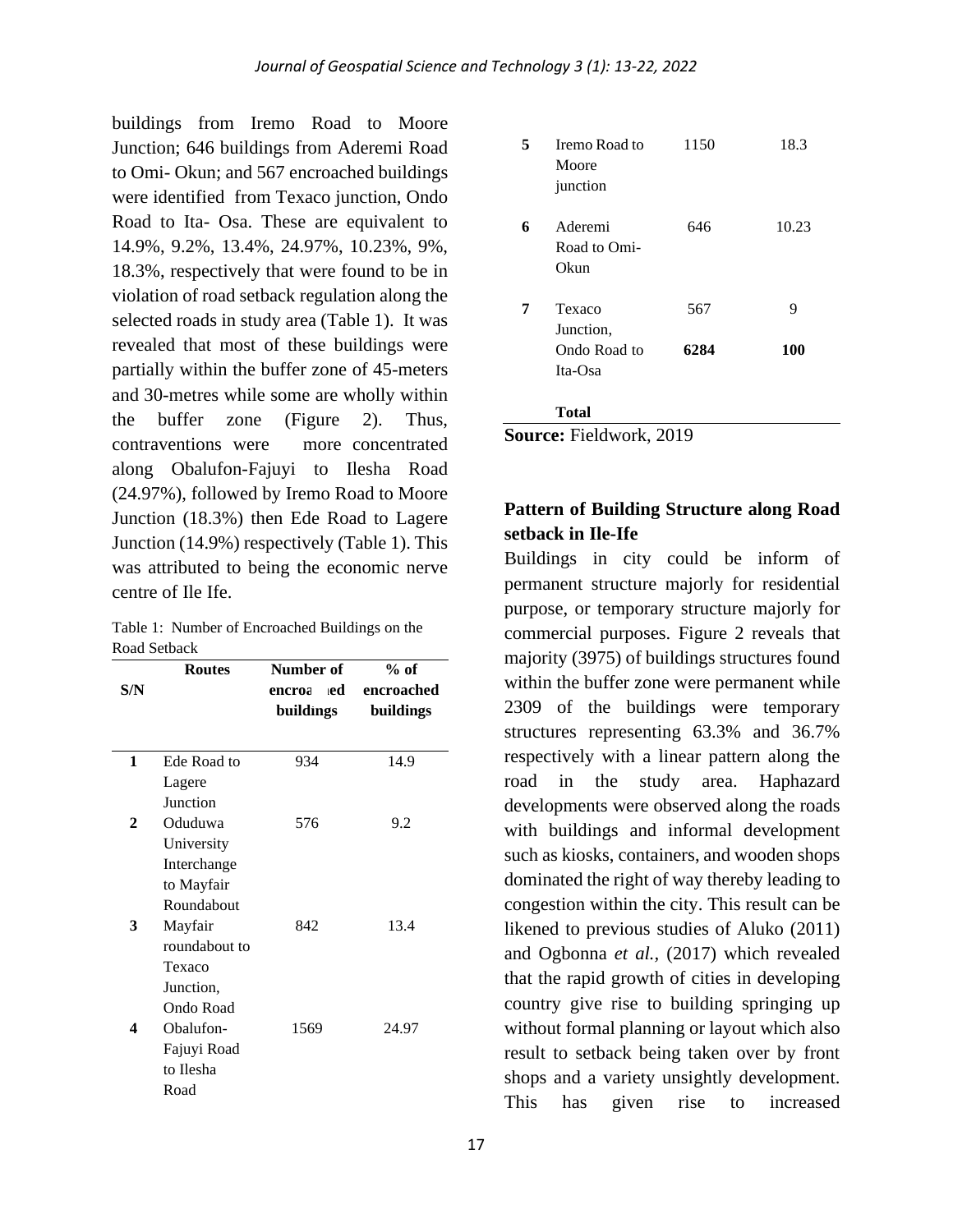environmental challenges as exemplified by traffic congestion, overcrowding, and waste pollution (Aluko, 2011 and Ogbonna *et al.,* 2017). The linear pattern of building along the roads in the study area was attributed to the presence of commercial activities like banking, retail/wholesale and concentration of activities which attracted consumers and ancillary service providers. This has partly caused an increase in demand for commercial space and concomitant effects on transportation along selected roads in the city.



Figure 2: Pattern of Building Structure within the Buffer Zone Source: Fieldwork, 2019

## **Uses of the Encroached Building Structures**

Buildings in the study area has been found as being multi-functional. Figure 3 revealed that 24.5% of the buildings were used for residential purpose, 38.3% for commercial purpose, while 37.2% were used for both commercial and residential purpose. It was revealed that 38.3% of the encroached buildings were predominantly used for commercial purpose consisting of banks, street trading, corner shops, restaurants, hotels, computer centres, unorganized minimarket, and filling stations. This result resonates with that of Agbola *et al.,* (2001) and Orwa (2010) which posit that in urban areas, where population densities are relatively high, particularly in low-income residential areas, most human activities (especially commercial and industrial) tend to compete for space as close as possible to the road reserve, even some spill into the road reserves. This phenomenon has led to the formation of corridors along transport routes which are characterized by highly intensive informal commercial, residential, and other roadside human activities along the road reserves. From this study, it was inferred that majority of the residential building have been converted and used for commercial purposes, generating enormous human and vehicular traffic to the area, and therefore impeding the landscape elements along the roads in the study area.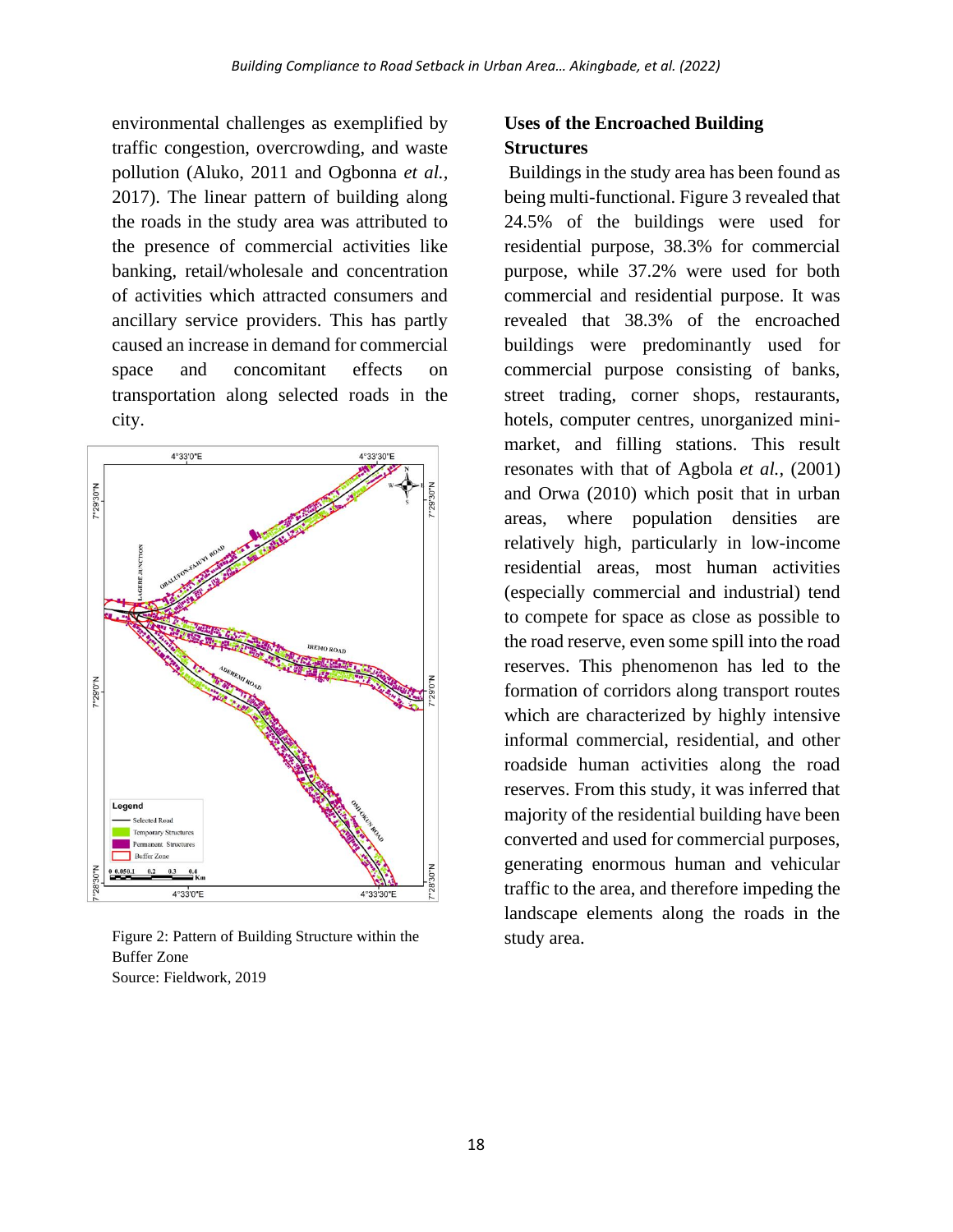

Figure 3: Uses of Building Structure Source: Fieldwork, 2019

Table 2 reveals that 26% of encroached structures have been built for less than 5 years while 32% of the structures have been built for 5-10 years; 27% of the encroached structures have been built for 11-20 years, while 9%, of the structures have been built for 21-30 years and 6% of the structures have been built for 30 years above. It was deduced that majority (85%) of the encroached buildings in the study area have been built in not more twenty years. This was attributed to the influence of rapid population growth in the study area over time.

Table 2: Years of Building Structures

| Years       | Frequency | Percent |
|-------------|-----------|---------|
|             |           |         |
| Less than   | 98        | 26      |
| 5years      | 119       | 32      |
| 5-10years   | 103       | 27      |
| 11-20years  | 35        | 9       |
| 21-30years  | 21        | 6       |
| 31years and |           |         |
| above       |           |         |
| Total       | 376       | 100.0   |

Source: Field Research, 2019

## **Levels of Awareness and Compliance with Development Control Regulations**

In term of awareness, 63.5% of the respondents rated that there was a very high level of peoples' awareness of development control regulations, 11.3% agreed that the level of awareness was moderate while 24.3% of the respondents rate the level of peoples' awareness of development control regulations was being low (Table 3). Despite the high level of contravention, it could be deduced that there was a high level of awareness of physical planning laws and regulations as regard to the obtainment of planning permits prior to any development. There are different means of awareness on development control regulations as 75.3% of the respondents were aware of development control through contravention notices while 12.5% of the respondents were aware through mass media, 8% of the respondents were aware through period of building collapse while 4.2% of the respondents are aware of developments control through demolition exercise. This indicates that many of building developers neglected the development control standard until the contravention notices are served to them. Table 3 also reveals that only 42% of structure possessed planning permission from the local planning authority, while 58% never had development permits. This indicates that more than half of structures in the study area were constructed without approved plans. It could be deduced that the level of compliance to physical planning regulations in the area did not correspond with the peoples' level of awareness.

Table 3 also presents the reasons why residents did not have development plans, as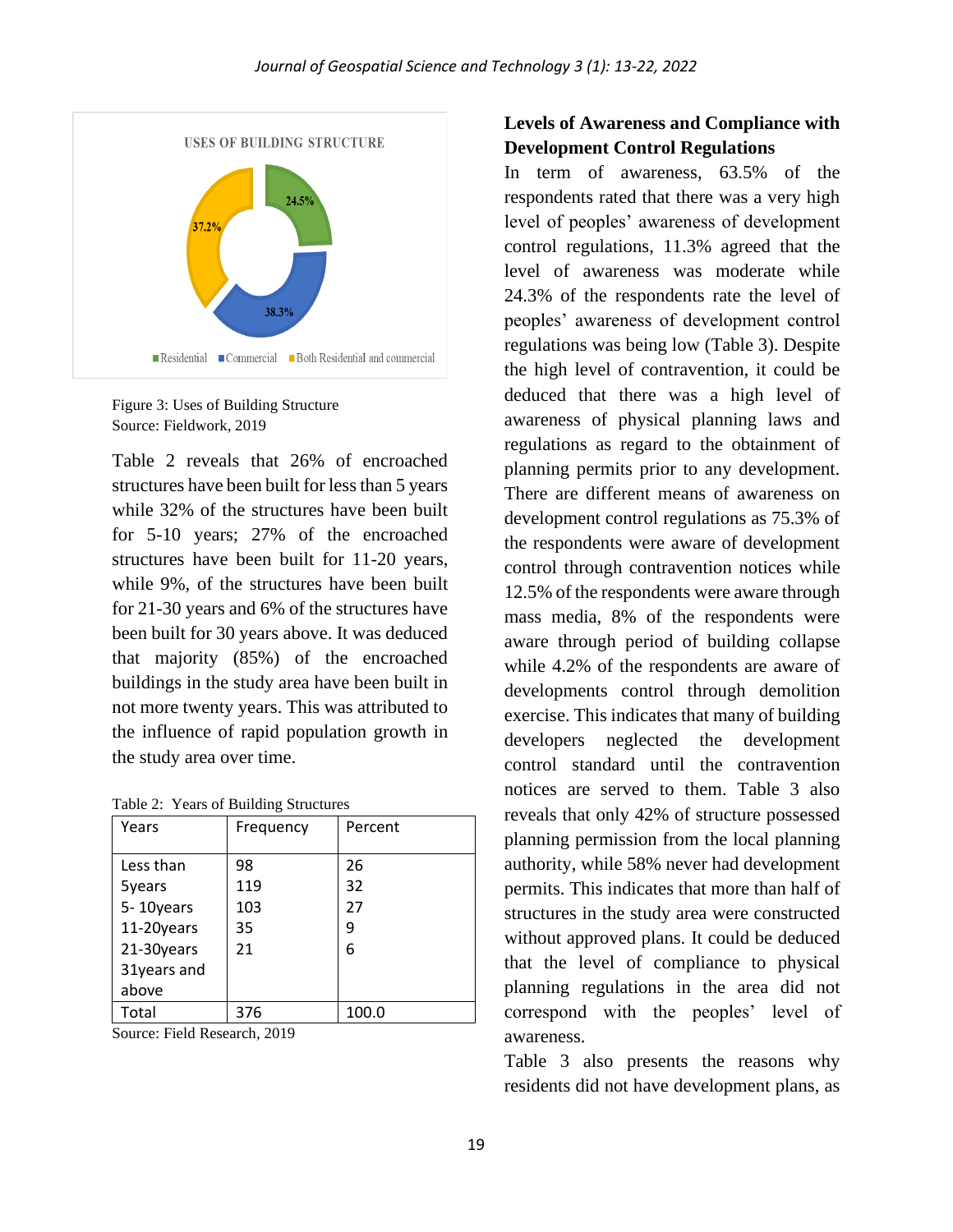majority of the respondents (54.5%) claimed that the cost of development plan was high while 29.8% of the respondents claimed that development plan processing was time consuming. It was further revealed from Table 3 that 15.7% of the respondents claimed development plan was not necessary in the construction process. The function of the local planning authority was viewed by 39.6% as development control agencies; pinpointed by 37.5% as only to approve development plan, identified by 22.9% of the respondents as to enforce laws related to planning. The performance of town planners in ensuring compliance to road setback was poor based on 72.9% of the respondents, fair by 18.4% of the respondents, and 8.8% of the respondents rated the performance of town planners in ensuring compliance to road setback as being good (Table 3). It was summarized that the development control authority was not performing well in its effort to curb encroachment on road setback. They only approved development plan without ensuring compliance to the development plan.

Various solutions have been suggested to road setback contravention as 32.4% of the respondent's recommended demolition of the encroached buildings, and 22.1% of the respondents suggested a strong public participation in development control activities. While 19.9% of the respondents submitted that public awareness programme for developers should be conducted; 14.6% of the respondents agreed that offenders should be punished, perhaps this could serve as a deterrent to others; and 10.9% of the respondents suggested a redevelopment approach (Table 3).

Table 3: Levels of Awareness and Compliance with Development Control Regulations

| <b>Activities</b>                      | <b>Variables</b>                                        | Frq. | $\frac{0}{0}$ |
|----------------------------------------|---------------------------------------------------------|------|---------------|
| level of people's awareness            | Very low                                                | 41   | 10.8          |
| of physical planning                   | Low                                                     | 51   | 13.5          |
|                                        | Moderate                                                | 43   | 11.3          |
|                                        | High                                                    | 68   | 17.9          |
|                                        | Very high                                               | 173  | 45.6          |
|                                        | Total                                                   | 376  | 100           |
| Sources of information                 | Demolitio<br>n exercise<br>Contraven<br>tion<br>notices | 15.8 | 4.2           |
|                                        |                                                         | 283  | 75.3          |
|                                        |                                                         | 30.2 | 8             |
|                                        |                                                         | 47   | 12.5          |
|                                        | Period of<br>building                                   | 376  | 100           |
|                                        |                                                         |      |               |
|                                        | collapse                                                |      |               |
|                                        | Mass                                                    |      |               |
|                                        | media                                                   |      |               |
|                                        | <b>Total</b>                                            |      |               |
| with<br>building<br>Property<br>permit | Yes                                                     | 158  | 42            |
|                                        | No                                                      | 218  | 58            |
|                                        | <b>Total</b>                                            | 376  | 100           |
|                                        |                                                         |      |               |
| Reason for not<br>preparing            | High cost                                               | 205  | 54.5          |
| building<br>plan<br>before             | of plan<br>approval<br>Not                              | 59   | 15.7          |
| construction                           |                                                         | 112  | 29.8          |
|                                        |                                                         | 376  | 100           |
|                                        | necessary                                               |      |               |
|                                        | Delay in<br>plan                                        |      |               |
|                                        | approval                                                |      |               |
|                                        | <b>Total</b>                                            |      |               |
| View of the function of                | Control<br>developm<br>ent                              | 149  | 39.6          |
| Local planning authorities             |                                                         | 141  | 37.5          |
|                                        |                                                         | 86   | 22.9          |
|                                        | Approve<br>developm                                     | 376  | 100           |
|                                        | ent plan                                                |      |               |
|                                        | Enforcem                                                |      |               |
|                                        | ent                                                     |      |               |
|                                        | Total                                                   |      |               |
|                                        |                                                         |      |               |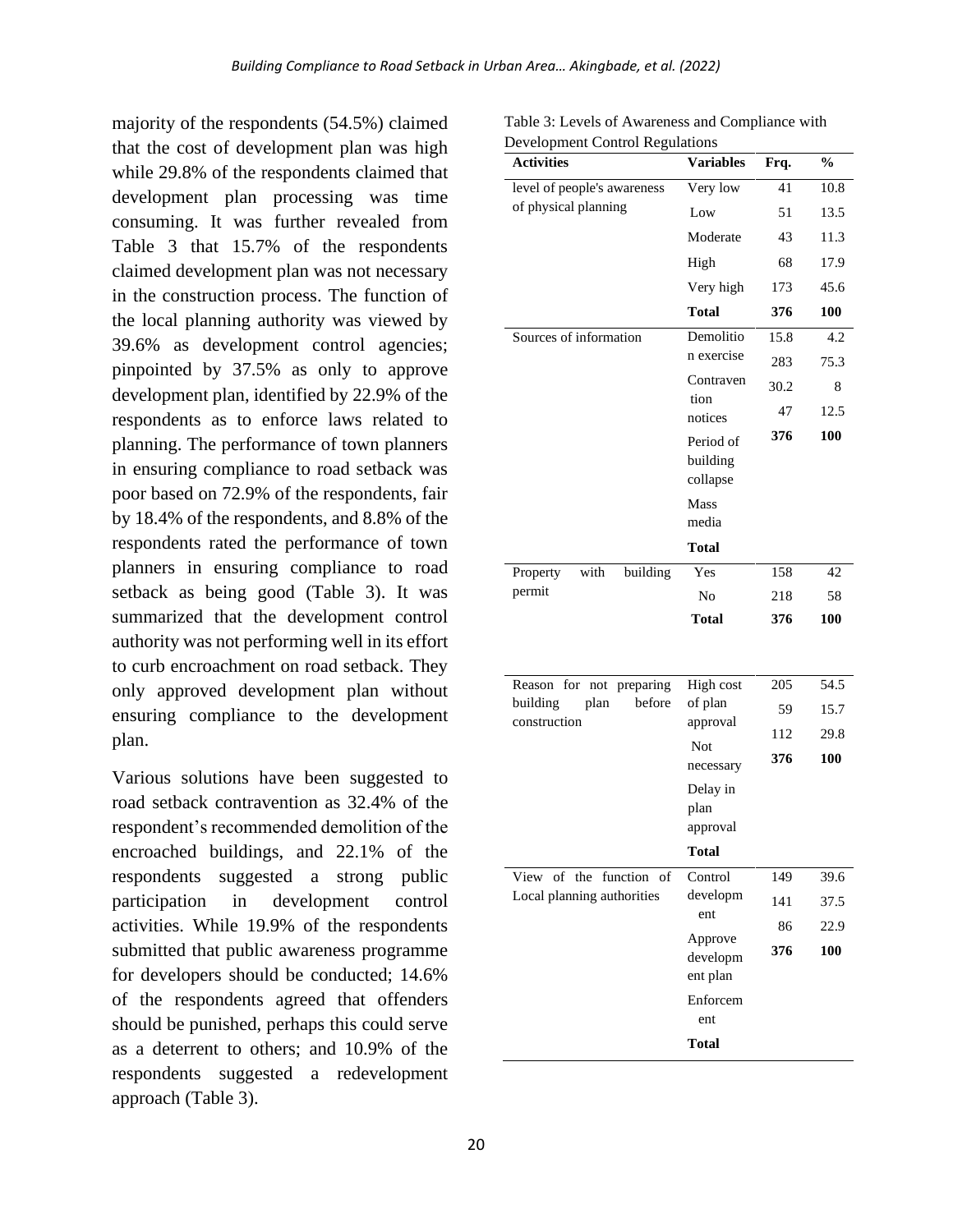| of<br>local<br>Performance                | Very poor         | 158 | 42   |
|-------------------------------------------|-------------------|-----|------|
| planning authorities                      | Poor              | 116 | 30.9 |
| In ensuring compliance to<br>road setback | Fair              | 69  | 18.4 |
|                                           | Good              | 23  | 6.1  |
|                                           | Very              | 10  | 2.7  |
|                                           | good              | 376 | 100  |
|                                           | <b>Total</b>      |     |      |
| Suggestions to road setback               | Demolitio         | 122 | 32.4 |
| contravention                             | n of              |     |      |
|                                           | encroache<br>d    |     | 14.6 |
|                                           | buildings         | 55  | 19.9 |
|                                           | Punish the        | 75  | 22.1 |
|                                           | offenders         | 83  | 10.9 |
|                                           | Public            | 41  | 100  |
|                                           | awareness         | 376 |      |
|                                           | Strong            |     |      |
|                                           | public            |     |      |
|                                           | participati<br>on |     |      |
|                                           | Redevelo          |     |      |
|                                           | pment             |     |      |
|                                           | approach          |     |      |
|                                           | <b>Total</b>      |     |      |
|                                           |                   |     |      |

**Source: Fieldwork, 2019**

### **CONCLUSION**

This study revealed the distinctiveness of Remote Sensing and GIS in evaluating cases of infringements on road setback in the city spatial structure of Ile-Ife. The study concluded that there was high level of contraventions on the road setback in Ile-Ife. Haphazard developments were linearly patterned along the road corridor dominated by buildings constructed spontaneously. The road setbacks were dominated by informal development such as kiosks, containers, and wooden shops, which were located within the right of way thereby leading to congestion within the city. Despite the high level of awareness on development control regulation, developers still contravened road

setback without regards to approved development plan. To ameliorate this challenge, the study recommended that the government should provide adequate support for the local planning authority in term of technical and man-power; and demolish the contravened structures. The state government should adopt geospatial technique in timely monitoring of development control activities and this will serve as a routine check and prompt discovery of all contravention within the city. This would ensure the smart city in Ile-Ife and Nigeria as a whole.

#### **REFERENCES**

- Adeyemi, G.A., Siyanbola, F., Oniemayin, B.I., Ode, G. O., and Bamigboye, G.O. (2021). Geographic Information System Application in Flood Risks Prevention, Hazards Reduction and Planning. *Materials Science and Engineering,* 1036 (2021), 1-5
- Aluko, O. (2011). Development Control in Lagos State: An Assessment of Public Compliance to Space Standards for Urban Development', African Research Review: *International Multidisciplinary Journal,* 5 (22), 169-184.
- Burgess, E.W. (1925). *The Growth of the City*: An Introduction to a Research Project. University of Chicago Press.
- Emamgholian, S., Pouliot, J., and Shojaei, D. (2021). 3D Zoning: A Missing Piece to Link Planning Regulations with 3D Cadastre. *7 th International FIG Workshop on 3D Cadastre*.
- Hoyt. (1939). *The Structure of Growth of Residential Neighborhoods in American Cities*, Federal Housing Administration, Washington.
- Idhoko, K.E., Aguba W., Emefeke, U., Nwanguma, C. (2015). Development of a Geographic Information Systems Road Network Database for Emergency Response; a Case Study of Oyo-Town, Oyo State, Nigeria. Retrieved July 17, 2019, from [www.ijesi.org](http://www.ijesi.org/)